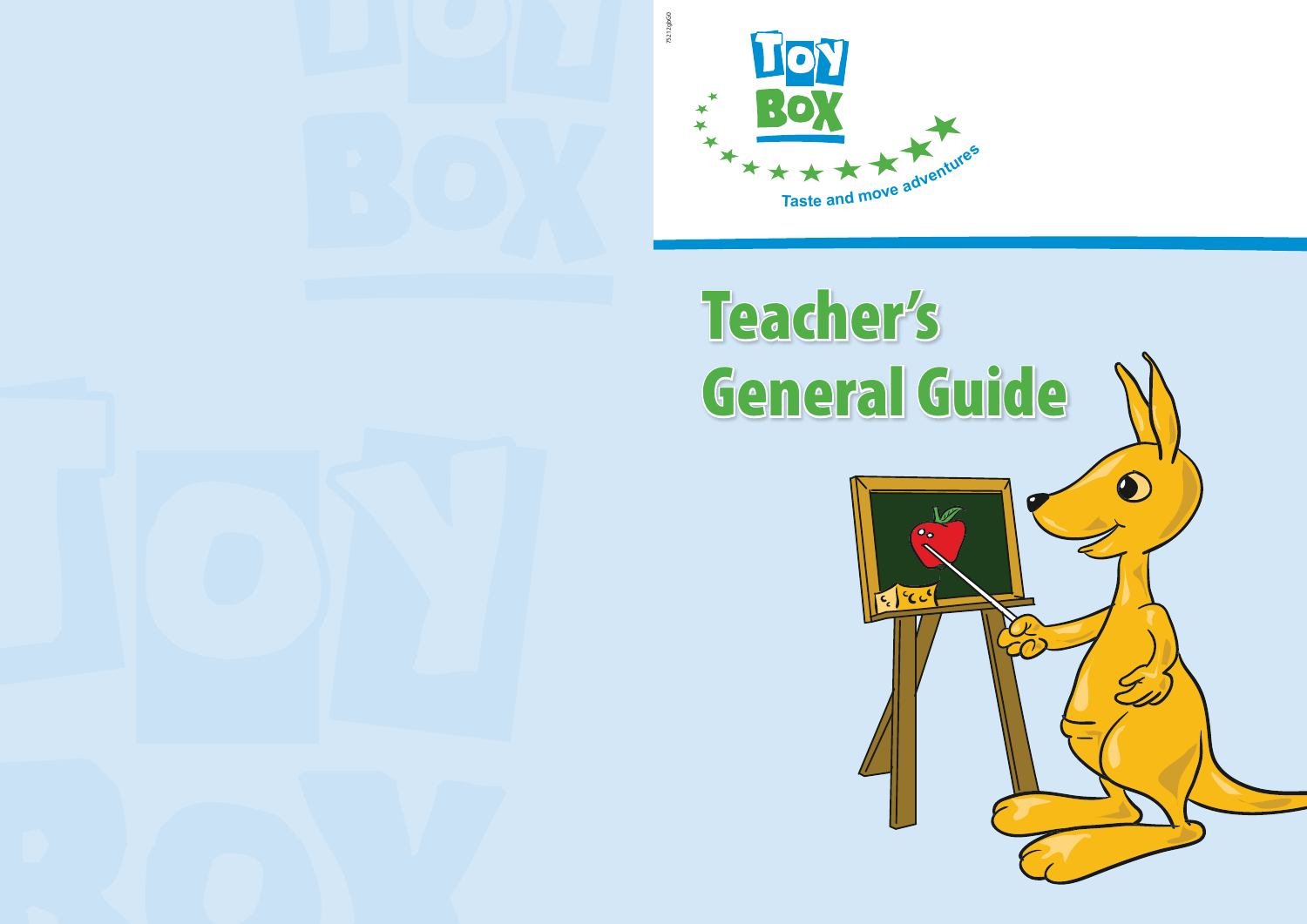#### **Ludwig-Maximilians-University of Munich Dr. von Hauner Children's Hospital**

- Lindwurmstr. 4, 80337 Munich, Germany www.uni-muenchen.de
- 
- Prof. Dr. Berthold Koletzko<br>Kristin Duvinage, M.A. Sports Science
- Sabine Ibrügger, Dipl. Nutritional Science



#### **Children's Memorial Health Institute**

Al. Dzieci Polskich 20 04-730 Warsaw, Poland www.czd.pl

- · M.A. Marta Biernacka, Department of Health Psychology
- · M.A. Kamila Zych, Department of Health Psychology
- Prof. Piotr Socha, MD, PhD, Department of
- Gastroenterology, Hepatology and Immunology · M.A. Katarzyna Szot, Department of Gastroenterology,
- Hepatology and Immunology
- · Zbigniew Kułaga MD, Public Health Department
- Beata Gurzkowska MSc Soc, Public Health Department
- · Aneta Grajda MPH, Public Health Department
- · Magdalena Góźdź MPH, Public Health Department
- · Anna Świąder MSc, Pediatric Department

- · Prof. Lea Maes
- Dr. Carine Vereecken

 $VUmc$ 

#### **Medical University of Varna**

55 Marin Drinov Str., Varna 9002, Bulgaria www.mu-varna.bg

- · Assoc. Prof. Dr. Violeta Iotova, MD, PhD
- · Dr. Sonya Galcheva, MD, PhD
- · Dr. Mina Lateva, MD
- · Dr. Natalya Usheva, MD
- · Vanya Marinova

#### **The International Association for the Study of Obesity** Charles Darwin House, 12 Roger Street

London WC1N 2JU, UK www.iaso.org



lasd

#### **Ghent University Faculty of Medicine and Health Sciences Department of Movement and Sport Sciences** Watersportlaan 2, 9000 Ghent, Belgium

- www.ugent.be
- · Prof. Ilse De Bourdeaudhuij
- · Prof. Greet Cardon
- Marieke De Craemer, PhD candidate · Ellen De Decker, PhD candidate

#### **Department of Public Health**

- · Luis Alberto Moreno Aznar (M.D., Ph.D. Prof.)<br>· Theodora Mouratidou (Post Doctoral Research Associate)
- 
- · María Isabel Mesana Graffe (M.D., PhD candidate)

**Oslo and Akershus University College of Applied Sciences** Box, 423, N-2001, Lillestroem, Norway www.hiak.no Prof. Agneta Yngve

**OSLO AND AKERSHIIS** UNIVERSITY COLLEGE OF APPLIED SCIENCES



University Hospital, block a, 2nd floor, De Pintelaan 185 9000 Ghent, Belgium www.ugent.be

#### **Harokopio University**

- **Department of Nutrition and Dietetics**  70 El Venizelou Ave, 176 71 Kallithea, Athens, Greece
- www.hua.gr · Dr. Yannis Manios, Assistant Professor in Nutritional
- Assessment, Health promotion & counselling Odysseas Androutsos, MSc (MMedSci), PhD candidate
- · Dietitian-Nutritionist, Research Associate
	- · Eftychia Apostolidou, BSc Dietitian-Nutritionist,
	- Research Associate · Anastasia Livaniou, MSc Dietitian-Nutritionist,
	- Research Associate
- Katerina Lymperopoulou, MSc Dietitian-Nutritionist Research Associate



#### **VU University Medical Center EMGO Institute for Health and Care Research** PO Box 7057, 1007 MB Amsterdam, The Netherlands www.emgo.nl

- Associate Professor Mai Chin A Paw, PhD<br>Dr. Saskia te Velde, PhD
- 



#### **State Institute of Early Childhood Research** Winzererstr. 9, 80797 Munich, Germany

www.ifp.bayern.de

- Susanne Kreichauf, MPH, Psychologist<br>Dr. Andreas Wildgruber, Master of Social Work
- 



#### **AOK-Verlag**

Lilienthalstraße 1-3, 53424 Remagen, Germany www.aok-verlag.de

- Otto Gmeiner (CEO)
- · Jutta Retterath, Nutritionist
- Julia Wildeis, Psychologist

#### **University of** University of Roehampton **Department of Property OF Contracts of Property Contracts Property Contracts Property Contracts Property Contracts** London

#### **University of Zaragoza GENUD (Growth, Exercise, Nutrition and Development)**

**Research Group** Pedro Cerbuna 12, 50009 Zaragoza, Spain www.unizar.es

#### **Durham University School of Medicine and Health**

Wolfson Research Institute, Queen's Campus, Stockton-on-Tees, TS17 6BH, UK www.dur.ac.uk

- Prof. Carolyn Summerbell
- · Dr. Helen Moore
- · Ms. Catherine Nixon
- Mr. Wayne Douthwaite



**Netherlands Institute for Health Promotion NIGZ** P.O.Box 500, 3440 Am Woerden, The Netherlands www.nigz.nl

Goof Buijs, M. Sc.

Dr. Tim Lobstein



Whitelands College, Holybourne Avenue London SW15 4JD, UK www.roehampton.ac.uk

· Dr. Leigh Gibson, BSc, PhD Department of Psychology



### **Imprint**

#### Authors:

Ludwig-Maximilians-University (LMU), Munich, Germany: Kristin Duvinage, Sabine Ibrügger, Berthold Koletzko State Institute of Early Childhood Research (IFP), Munich, Germany: Andreas Wildgruber, Susanne Kreichauf Harokopio University (HUA), Athens, Greece: Yannis Manios, Odysseas Androutsos, Anastasia Livaniou Ghent University (UGent), Ghent, Belgium: Ellen De Decker, Marieke De Craemer, Lea Maes, Ilse De Bourdeaudhuij, Greet Cardon Roehampton University (RoU), London, United Kingdom: Leigh Gibson Children's Memorial Health Institute (CMHI), Warsaw, Poland: Piotr Socha

#### Contributors:

VU University Medical Center (VUMC), Amsterdam, The Netherlands: Mai Chin A Paw, Saskia te Velde Medical University of Varna (MUV), Varna, Bulgaria: Mina Lateva, Natalya Usheva, Sonya Galcheva, Vanya Marinova, Violeta Iotova AOK-Publishing Company (AOK), Remagen, Germany Durham University (UDUR), Durham, United Kingdom: Carolyn Summerbell, Helen Moore, Catherine Nixon University of Zaragoza (UniZar), Zaragoza, Spain: Luis A. Moreno Aznar, Theodora Mouratidou, Maria Isabel Mesana Graffe

#### Publisher/ Illustrations, Graphic and Sales:

AOK-Publishing Company, Lilienthalstr. 1-3, 53424 Remagen, Germany

© Copyright 2012 Ludwig-Maximilians-University, Munich; State Institute of Early Childhood Research, Munich; Harokopio University, Athens; Ghent University, Ghent; Roehampton University, London; Children's Memorial Health Institute, Warsaw; AOK-Publishing Company, Remagen

We acknowledge the adoption of concepts and ideas from previous programmes such as ENERGY, POP, Cretan Health and Nutrition Intervention programme, and of text and material from TigerKids



The research leading to these results and the creation of this material has received funding from the European Union's Seventh Framework Programme (FP7/2007-2013) under grant agreement n° 245200.

For further information and reproduction purposes please visit the Toybox website: www.toybox-study.eu